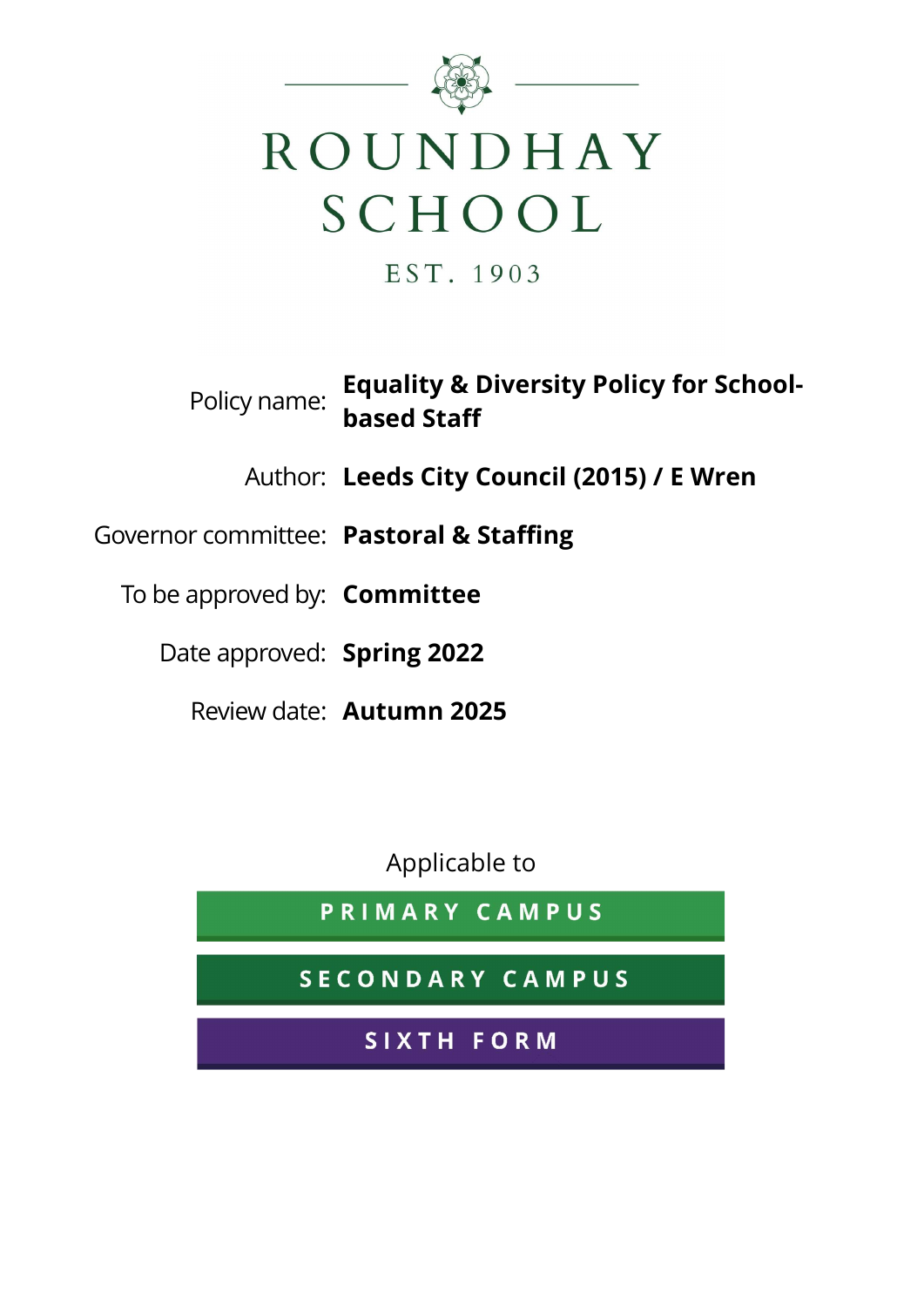# **Contents**

| 1                       |                                                                                                                                                                                                                                                                                                                                                                                                                                                                                                                                                                                                                                                                         |   | 3 |
|-------------------------|-------------------------------------------------------------------------------------------------------------------------------------------------------------------------------------------------------------------------------------------------------------------------------------------------------------------------------------------------------------------------------------------------------------------------------------------------------------------------------------------------------------------------------------------------------------------------------------------------------------------------------------------------------------------------|---|---|
| $\overline{\mathbf{2}}$ | <b>Definition</b><br><b>Introduction</b><br><b>Direct discrimination</b><br>2.1<br><b>Indirect discrimination</b><br>2.2<br><b>Discrimination by association</b><br>2.3<br><b>Genuine occupational requirements</b><br>2.4<br><b>Application of the policy</b><br><b>Recruitment and selection</b><br>3.1<br>3.2<br><b>Staff development</b><br>3.3<br><b>Appraisal</b><br><b>Disciplinary and grievance</b><br>3.4<br><b>Implementation</b><br><b>Roles and responsibilities</b><br><b>Role of the Governing Body</b><br>5.1<br><b>Role of the Headteacher</b><br>5.2<br>5.3<br><b>Role of the line manager</b><br><b>Role of the employee</b><br>5.4<br><b>Review</b> | 3 |   |
|                         |                                                                                                                                                                                                                                                                                                                                                                                                                                                                                                                                                                                                                                                                         |   | 4 |
|                         |                                                                                                                                                                                                                                                                                                                                                                                                                                                                                                                                                                                                                                                                         |   | 4 |
|                         |                                                                                                                                                                                                                                                                                                                                                                                                                                                                                                                                                                                                                                                                         |   | 4 |
|                         |                                                                                                                                                                                                                                                                                                                                                                                                                                                                                                                                                                                                                                                                         |   | 4 |
| 3                       |                                                                                                                                                                                                                                                                                                                                                                                                                                                                                                                                                                                                                                                                         |   | 5 |
|                         |                                                                                                                                                                                                                                                                                                                                                                                                                                                                                                                                                                                                                                                                         |   | 5 |
|                         |                                                                                                                                                                                                                                                                                                                                                                                                                                                                                                                                                                                                                                                                         |   | 5 |
|                         |                                                                                                                                                                                                                                                                                                                                                                                                                                                                                                                                                                                                                                                                         |   | 5 |
|                         |                                                                                                                                                                                                                                                                                                                                                                                                                                                                                                                                                                                                                                                                         |   | 5 |
| 4                       |                                                                                                                                                                                                                                                                                                                                                                                                                                                                                                                                                                                                                                                                         |   | 5 |
| 5                       |                                                                                                                                                                                                                                                                                                                                                                                                                                                                                                                                                                                                                                                                         |   | 6 |
|                         |                                                                                                                                                                                                                                                                                                                                                                                                                                                                                                                                                                                                                                                                         |   | 6 |
|                         |                                                                                                                                                                                                                                                                                                                                                                                                                                                                                                                                                                                                                                                                         |   | 6 |
|                         |                                                                                                                                                                                                                                                                                                                                                                                                                                                                                                                                                                                                                                                                         |   | 6 |
|                         |                                                                                                                                                                                                                                                                                                                                                                                                                                                                                                                                                                                                                                                                         |   | 6 |
| 6                       |                                                                                                                                                                                                                                                                                                                                                                                                                                                                                                                                                                                                                                                                         |   | 7 |
| 7                       | <b>Complaints</b>                                                                                                                                                                                                                                                                                                                                                                                                                                                                                                                                                                                                                                                       |   | 7 |
|                         |                                                                                                                                                                                                                                                                                                                                                                                                                                                                                                                                                                                                                                                                         |   |   |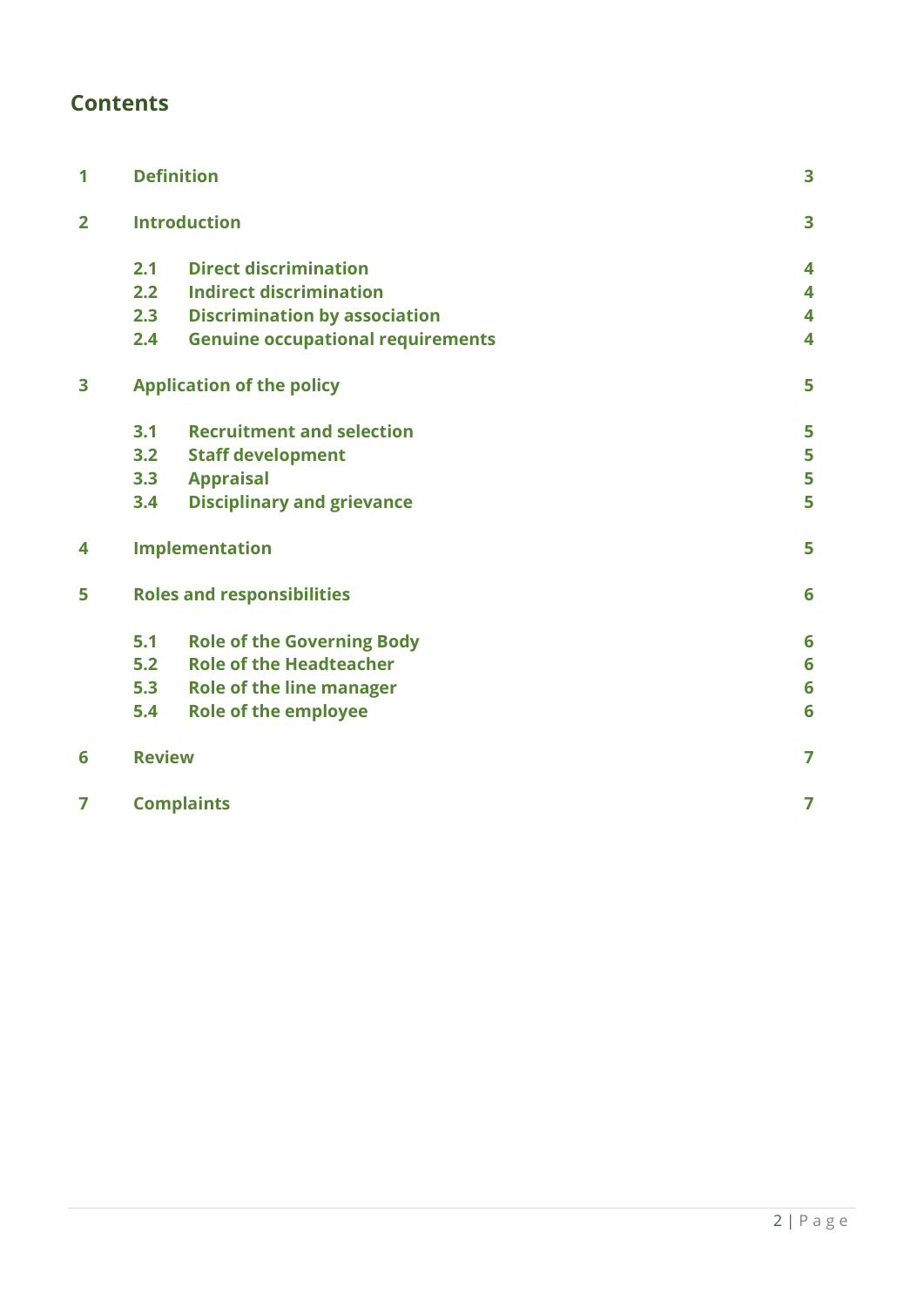# 1 Definition:

Roundhay School has adopted the Equalities Review 2007 definition of an equal society which strengthens our approach to equality and diversity. The definition is:

'An equal society protects and promotes equal, real freedom and substantive opportunity to live in the ways people value and would choose, so that everyone can flourish. An equal society recognises different people's different needs, situations and goals and removes the barriers that limit what people can do and can be'

This policy covers the provisions of the Equality Act which became law in October 2010. As an employer, our obligations remain largely the same. The Act harmonises and replaces previous legislation (such as the Race Relations Act 1976 and the Disability Discrimination Act 1995) and ensures consistency to make the workplace a fair environment and to comply with the law.

Roundhay School has completed an Equality Impact Assessment in relation to this Policy. This can be found in Appendix 1 of our Equality Information and Objectives Policy (Public Sector Equality Duty). Our Equalities Objectives are published in our Equality Information and Objectives Policy (Public Sector Equality Duty).

# 2 Introduction

Roundhay school is committed to providing an environment free from discrimination, bullying, harassment and victimisation where all members of its community are treated with respect and dignity. The school aims to create a culture of diversity within its community, providing a dynamic working and learning environment, where all members are valued for their contribution.

Our aim is to ensure that these commitments, reinforced by our values, are embedded in our day to day working practices with the school community.

The school is committed to providing equality of opportunity for all irrespective of:

- Age
- Disability
- Race or racial group (including colour, nationality and ethnic origin or national origins)
- Religion or belief
- Sex
- Marriage and Civil Partnership
- Gender reassignment
- Pregnancy and maternity
- Sexual orientation
- Caring responsibilities
- Social class, or
- Trade union activity.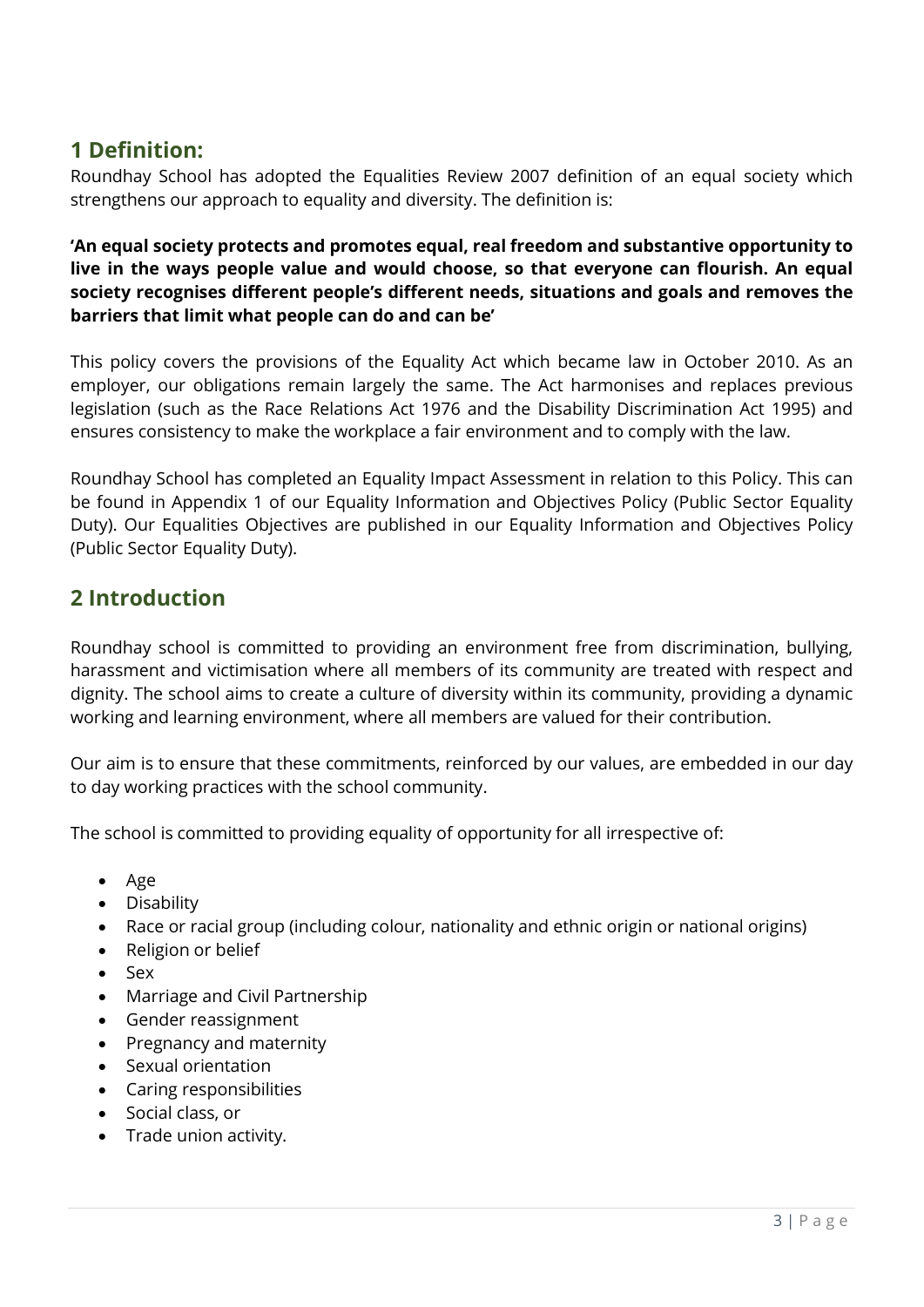Our aims are to promote equality of opportunity for all in line with the Public Sector Equality Duty, in line with Equality Act 2014 (Section 149):

- Complying with its legal obligation
- All our existing and potential service users are treated with dignity and respect
- Our partnership and contract arrangements promote equality of opportunity
- We will work with and between communities to help develop and strengthen relationships
- Our workforce will be reflective of all sections of society
- Ensuring that both existing staff and students, as well as those who seek to apply to work or study with us, are treated fairly and that individuals are judged solely on merit and by reference to their skills, abilities, qualifications, aptitude and potential
- Ensuring that all contractors and service providers operating on behalf of the school are aware of this policy and expected to adhere to it.

### 2.1 Direct discrimination

Direct Discrimination occurs when an individual receives less favourable treatment than another person in similar circumstances. This includes discrimination based on factual information, or the perception or assumptions relating to any of the above categories. Examples of direct discrimination include:

- Failure to short-list any BME applicants even though they meet the relevant criteria.
- Refusing a woman a promotion because you are concerned that she might want to take time off to start a family in the future.
- Choosing not to give a female teacher a pay rise because she is pregnant
- Unfavourable treatment of an individual because they are suffering from cancer or are HIV positive.

### 2.2 Indirect discrimination

Indirect discrimination occurs when there's a practice, policy or rule which applies to everyone in the same way, places a group who share a characteristic at a particular disadvantage. Examples of indirect discrimination include:

- Stipulating that people must speak clear fluent English where the job does not require verbal communication.
- Refusal to consider part time working hours.

#### 2.3 Discrimination by association

Associative discrimination occurs when someone discriminates against someone because they associate with another person who possesses a protected characteristic, for example:

 Unfavourable treatment because a person has homosexual friends or relations or because a person is married to someone of a particular religion.

### 2.4 Genuine occupational requirements

Indirect discrimination may on rare occasions be justifiable by law if it relates to a specific requirement of a job where race, sexual orientation, religion, belief or gender is a genuine occupational requirement for the job. For example, an advertisement for the post of Head Teacher at a Catholic school could reasonably state that candidates must be practising Catholics.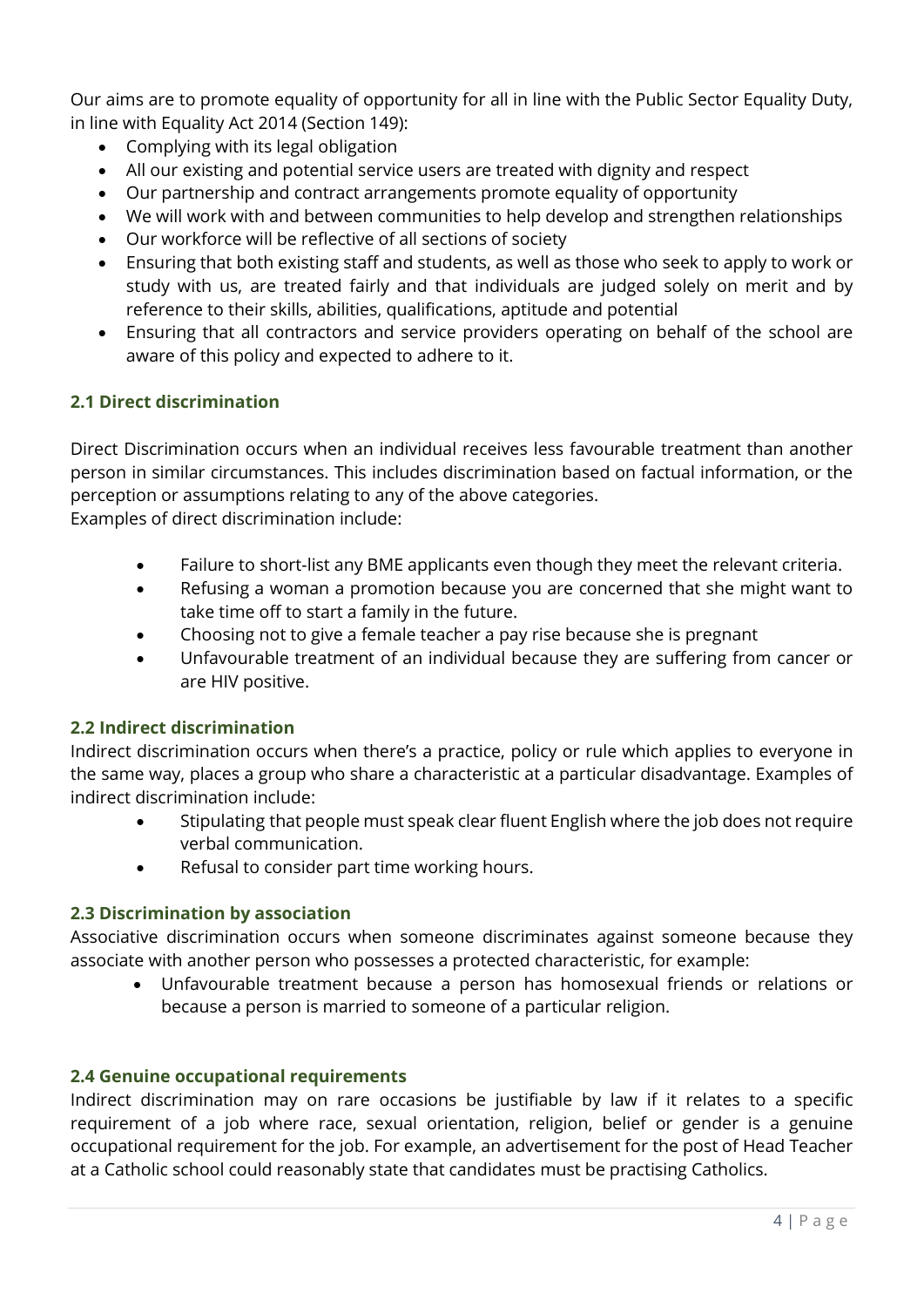If such a requirement cannot be justified by an organisation, it may be deemed unlawful. An employment tribunal may deem a finding of unlawful discrimination even though an employer has no intention to discriminate.

# 3 Application of the Policy

### 3.1 Recruitment and Selection

- Recruitment advertising will encourage applications from all sectors of the community reflecting the school's commitment to equality and diversity;
- Recruitment advertising will appear in publications appropriate to the audience capable of producing the best candidates
- Job descriptions, person specifications and recruitment advertisements will be written on the basis of the essential and justifiable requirements of the position;
- Shortlisting, appointment and rejection decisions will be transparent and justifiable and will be supported by written comments.

#### 3.2 Staff Development

 All staff will have equal access to induction, personal and career development opportunities and facilities.

#### 3.3 Appraisal

- Probation and appraisal procedures will be clear and transparent and will be applied fairly across all staff.
- Pay decisions will be in line with the Teacher Pay Policy and decisions made will be applied fairly across all Teaching staff including those on maternity leave. Guidance can be sought from the DfE recent guidance: Implementing your School's approach to pay.

#### 3.4 Disciplinary and Grievance

- Disciplinary and grievance procedures will be applied fairly and transparently for all staff;
- Allegations of discrimination, harassment or inappropriate behaviour will be dealt with under the appropriate disciplinary procedures for staff.

### 4 Implementation

The policy will apply to all staff employed by the Governing Body of the school.

The policy will also apply to all Governors, volunteers, contractors, job applicants, student placements, trainees and people holding honorary contracts with the school.

In the implementation of this policy the school will aim to:

- develop and promote a culture of equality and diversity throughout the school;
- develop and promote a culture of dignity, courtesy and respect;
- support all staff and students, including provision of relevant support relating to age, disability, gender reassignment, marriage and civil partnership, pregnancy and maternity, race, religion and belief, sex and sexual orientation.
- work to prevent all forms of unlawful discrimination;
- deal with all forms of discrimination consistently and effectively;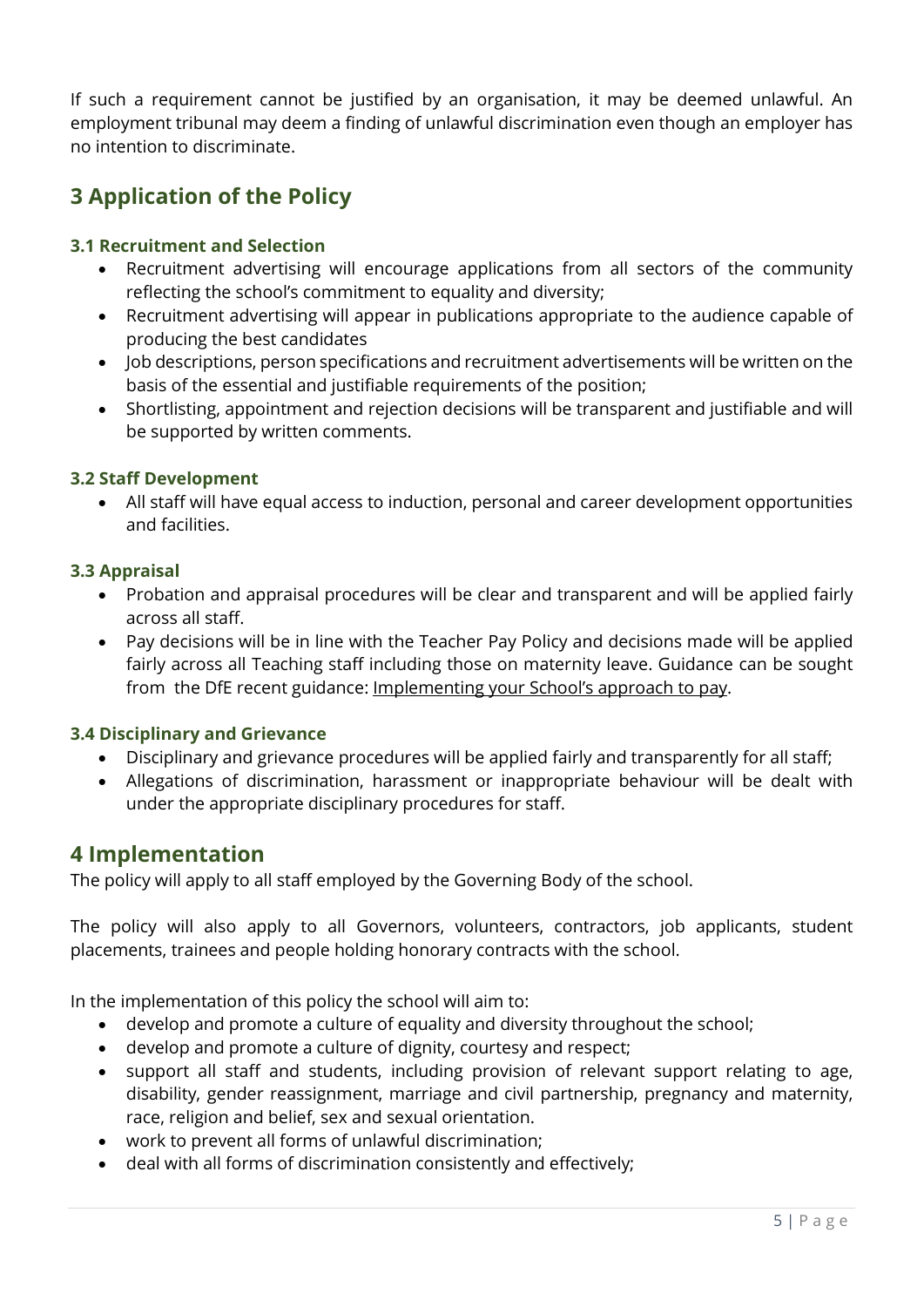ensure that the Equality and Diversity policy influences and informs the culture of the school including the employment policies adopted and implemented by the school.

## 5 Role and Responsibilities

We all have a right to be treated fairly and with dignity and respect. Everyone has a responsibility for working together to promote a harmonious environment which eliminates discrimination and harassment.

### 5.1 Role of the Governing Body

- The Governing Body has responsibility for ensuring all the school policies promote and sustain equality and diversity in employment practices and the provision of the service.
- The Governing Body will ensure there are effective policies in place for managing recruitment and selection, appraisal, bullying and harassment and grievances and complaints.

#### 5.2 Role of the Headteacher

- To promote equality and diversity throughout the school and ensure that colleagues are aware of their responsibilities and expectations with regard to their conduct. They will recognise the need for continuous professional development on issues of equality and diversity.
- To ensure that all customs and practices within the school adhere to the principles stated within this policy
- To ensure that links with the Local Authority are maintained to keep up to date with current legislation and developments with regard to equality and diversity issues.
- To ensure that this policy is implemented effectively and that any contravention will be dealt with under the school's Grievance and Bullying and Harassment Policy, Disciplinary Policy and Complaints Policy as appropriate.
- Ensure staff know how to report discrimination, bullying and harassment and ensure that reporting an incident does not result in victimisation.
- Effectively manage and deal promptly with investigating issues relating to potential discrimination including complaints against employees.

#### 5.3 Role of line manager

- Set a good example by treating all members of the school with dignity and respect
- Address unacceptable behaviour and ensure that all staff act in accordance with the Equality and Diversity Policy providing necessary support and direction,
- Deal with complaints fairly, thoroughly, quickly and confidentially
- Ensure that due consideration is given to equality and diversity within their sphere of influence.

#### 5.4 Role of employee

- Every employee, irrespective of their job or position within the school, has an individual responsibility to treat others in a fair and non-judgemental manner and to promote positive attitudes and relationships.
- Not harass, abuse, intimidate others and victimise anyone as a result of them having complained about, reported or provided evidence of discrimination
- Individual employees will be held accountable for their actions if they contravene the school's commitment to act as an equal opportunities employer and service provider. Any employee